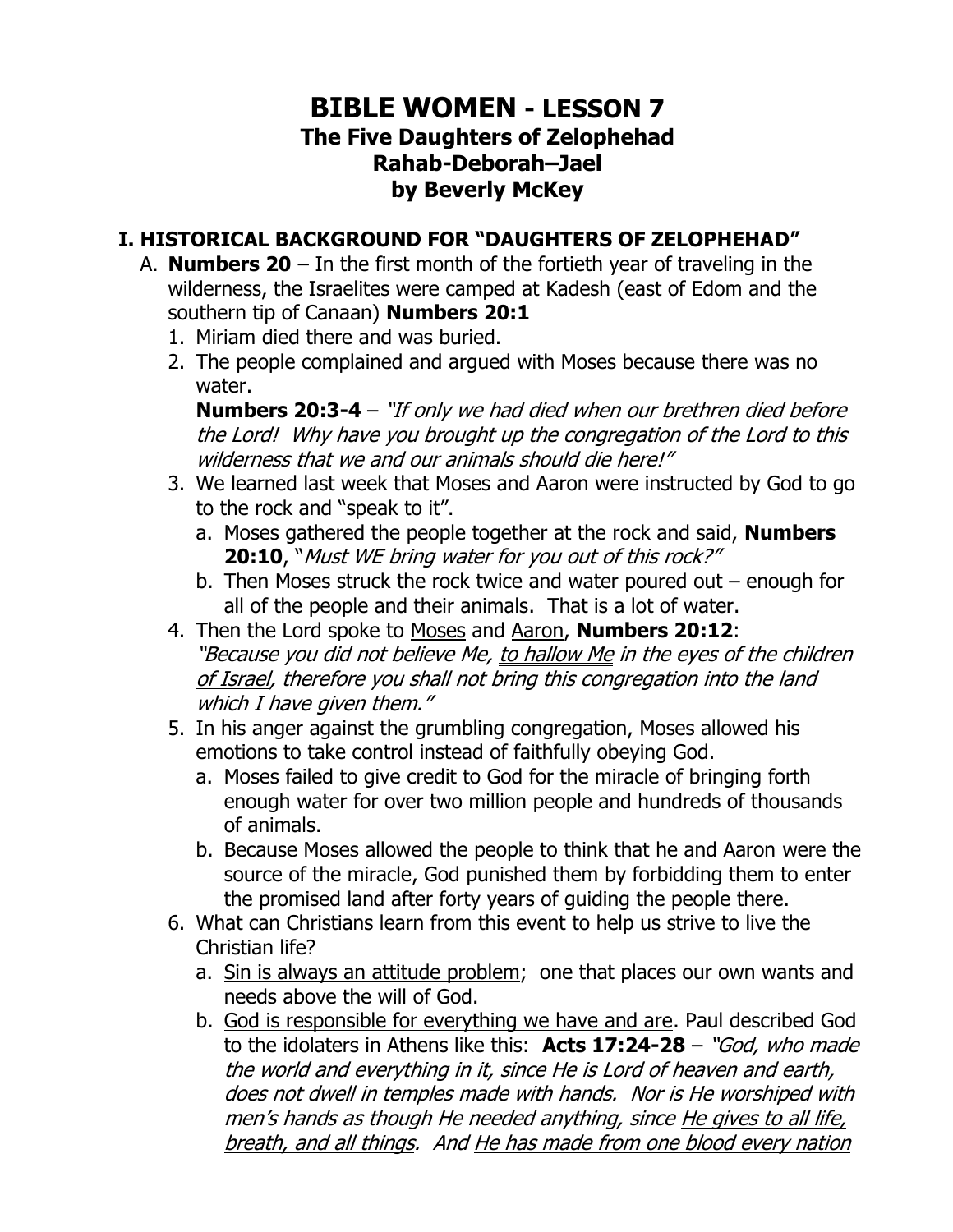of men to dwell on all the face of the earth, and has determined their preappointed times and the boundaries of their habitation, so that they should seek the Lord, in the hope that they might grope for Him and find Him, though He is not far from each of us; for in Him we live and move and have our being, as also some of your own poets have said, "For we are also His offspring."

- c. We must learn to live in a way that glorifies God continually. David understood that, which is why He was a "man after God's own heart." He wrote in **Psalm 34:1-3** – "*I will bless the Lord at all times; His* praise shall continually be in my mouth. My soul shall make its boast in the Lord; The humble shall hear of it and be glad. Oh, magnify the Lord with me, and let us exalt His name together.
- d. Please believe that I do not say this because I know how to do it right all the time. I do not! I simply tell you what God has revealed to us on this subject, and it really must be our highest goal to improve on it every day we live on this earth.
- B. After providing the water, Moses sent a message to the king of Edom (Esau's descendants) asking permission to cross their land to go into Canaan.
	- 1. Moses promised that they would not go through their fields or vineyards and would not drink water from their wells – they would stay on the King's Highway.
	- 2. The King of Edom's answer was: "You shall NOT pass through my land, lest I come out against you with the sword."
	- 3. Again Moses sent a message saying that they promised to stay on the King's Highway and if any of their livestock drinks any of their water then Moses would pay for it, only please let them pass through on foot, nothing more.
	- 4. The King of Edom repeated, "You shall NOT pass through.", and many men came out to prevent Israel from crossing their land.
	- 5. Israel left Kadesh and went to Mount Hor, where Aaron died and his son, Eleazar, became the High Priest. **Numbers 20:29**
- C. After mourning thirty days for Aaron, they left Mount Hor and went around Edom, where the people became very discouraged.
	- 1. Again, the people spoke against God and against Moses saying: **Numbers 21:5** – "Why have you brought us up out of Egypt to die in the wilderness? For there is no food and no water, and our soul loathes this worthless bread."
	- 2. So, the Lord sent fiery (venomous) serpents among the people and they bit the people; and many of the people of Israel died. Obviously, these people did not learn by experience.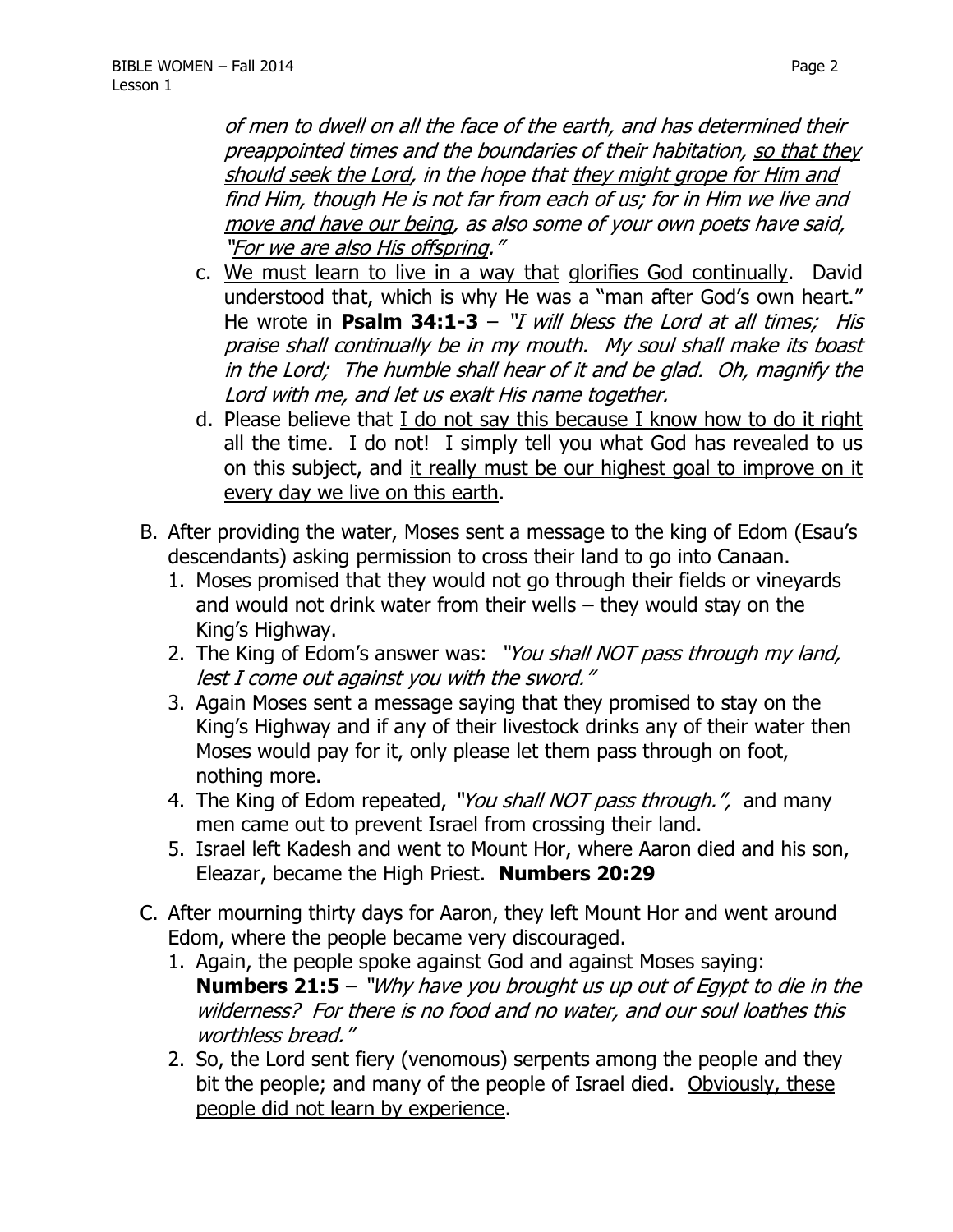- 3. The people came to Moses and confessed that they had sinned by speaking before the Lord against Moses. They asked Moses to pray for the people.
- 4. After Moses prayed for the people, the Lord instructed Moses to create a serpent on a pole so that everyone who looked at the serpent would be healed.
- 5. Moses made the serpent of bronze and put it on a pole and all that looked at it were healed. The opposite is assumed: those who did not look at it were not healed.
- 6. This also provides an important lesson to us today. We must "do the will of God" in order to receive the blessings He has promised. **James 1:22**
	- "But be doers of the word and not hearers only, deceiving yourselves."
	- a. We have to remember that the nature of God always remains the same.
	- b. The covenant is different in our time, but God's nature is not. **Malachi 3:6** – "For I am the Lord. I do not change."
	- c. Obedience was of primary importance to God then, and that has not changed for us today.
	- d. These examples that show us the unchanging nature of God serve to help us understand the importance of obedience under the New Covenant as well.
	- e. We can compare the commandment to "look at the bronze serpent" in order to save their lives to the commandments we are given in order to save our souls:
		- 1.) Jesus said in Mark 16:16 "<sup>16</sup> He who believes and is baptized will be saved; but he who does not believe will be condemned."
		- 2.) Why then do people argue that baptism is NOT necessary for salvation? Can't they read!
		- 3.) Just as surely as those who failed to look at the serpent died, those who are not baptized in the authorized manner (immersion) and for the authorized reason (the forgiveness of sins) will NOT be saved.
		- 4.)I didn't originate that claim, Jesus did.
		- 5.) And just in case someone claims that Jesus did NOT say, "those who are NOT baptized will be condemned" – that is really grasping at straws. Those no do not believe will certainly be condemned AND baptism without faith is worthless and cannot save anyone.
- D. The Israelites moved on toward Canaan, on the east side of the Jordan River.
	- 1. God warned Moses not to bother the Moabites or the Ammonites because he had given them their land as an inheritance for Lot's descendants.
	- 2. God told Moses to take a census of all of the men over twenty years old and there was found 601,730 men of fighting age who would have to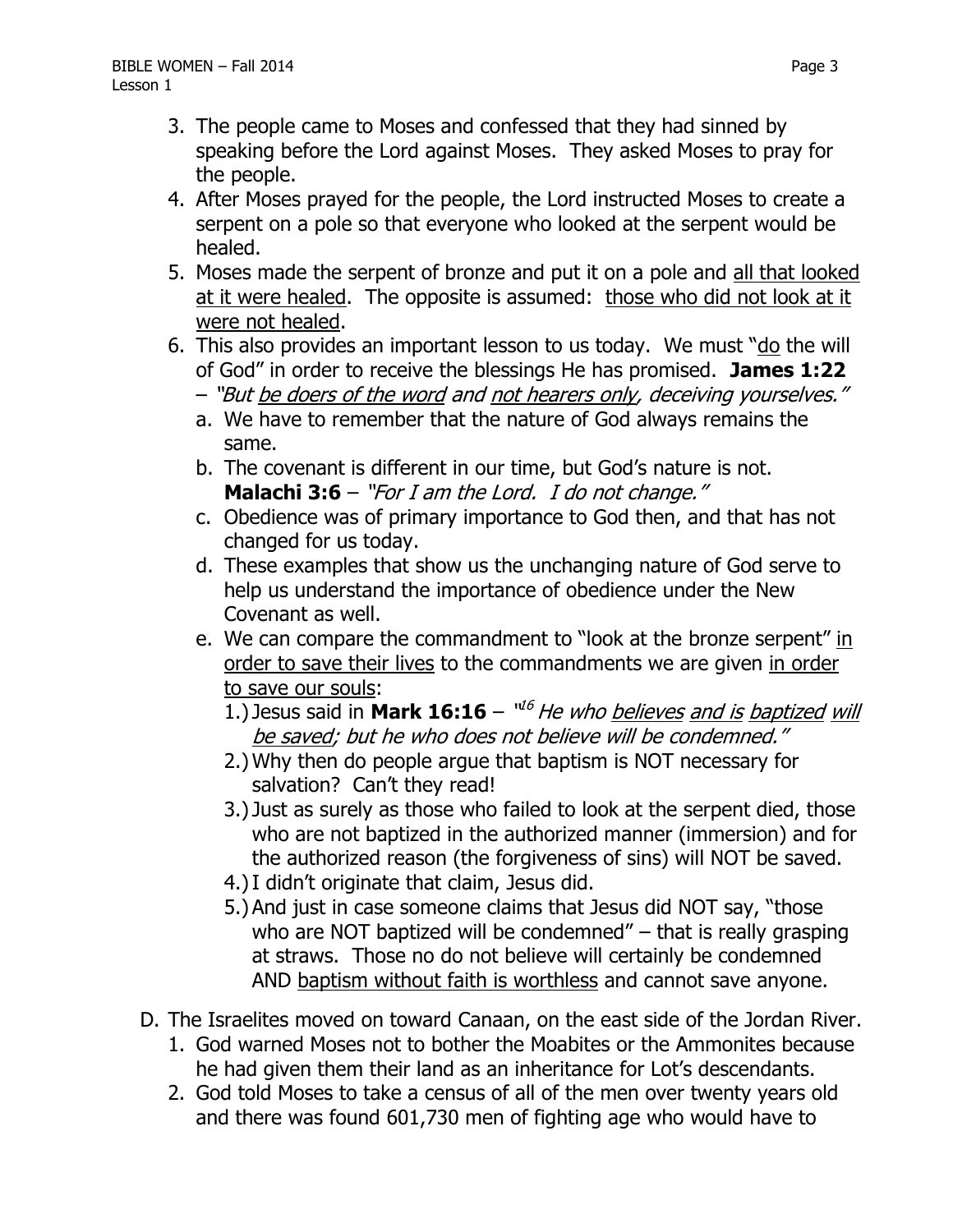drive out the heathen nations from the land of Canaan when they were ready to cross the Jordan River at Jericho.

#### **II. THE DAUGHTERS OF ZELOPHEHAD – Numbers 27**

- A. Moses made preparations to divide the land so that each tribe would receive a section of land according to the number of people in their tribe. The larger tribes received more land and the smaller tribes received smaller portions of land.
	- 1. Caleb and Joshua were the only men over twenty years old from the first generation to survive the forty years in the wilderness because of their great courage and faith in God when God sent them to spy out the land of Canaan at the beginning of the second year after leaving Egypt.
	- 2. During this time, the five daughters of a man named Zelophehad, the son of Gilead and the grandson of Manasseh (**I Chronicles 7:14-15**) came and stood before Moses and Eleazar, the high priest, and presented their complaint regarding the division of the land. **Numbers 27:1-11**
		- a. Their names were Mahlah, Noah, Hoglah, Milcah and Tirzah.
		- b. They said their father had died in the wilderness, but he was not among those who died in the rebellion of Korah, Dathan and Abiram, Levites who spoke against Moses and Aaron. They and their families were swallowed up in the earth and 250 other men supporting them were also struck with fire from God. **Numbers 16**
		- c. They asked Moses, "Why should the name of our father be removed from among his family because he had no son? Therefore give us a possession among the brothers of our father." **Numbers 27:4**
	- 3. Moses took their case before the Lord.
		- a. The Lord said to Moses, "The daughters of Zelophehad speak what is right; you shall surely give them a possession of inheritance among their father's brothers, and cause the inheritance of their father to pass to them. **Vs 6**
		- b. Then God instructed Moses to make it a new law:
			- 1.) If any man dies and has no sons, then his inheritance will pass to his daughters,
			- 2.) If he has no daughters it would go to his brothers within his tribe.
			- 3.) If he has no brothers, it would go to his father's brothers.
			- 4.) If his father has no brothers, it would go to his nearest kinsman.
			- 5.) This was to assure that each tribe would keep all of the land within its borders and none of it would be given to any other tribe.
- B. When the chief fathers of the families of the children of Gilead, of the tribe of Manasseh heard of the new law, they went to Moses and said: **Numbers 36:2-4** – "<sup>3</sup>...my lord (Moses) was commanded by the Lord to give the inheritance of our brother Zelophehad to his daughters. Now if they are married to any of the sons of the other tribes of the children of Israel, then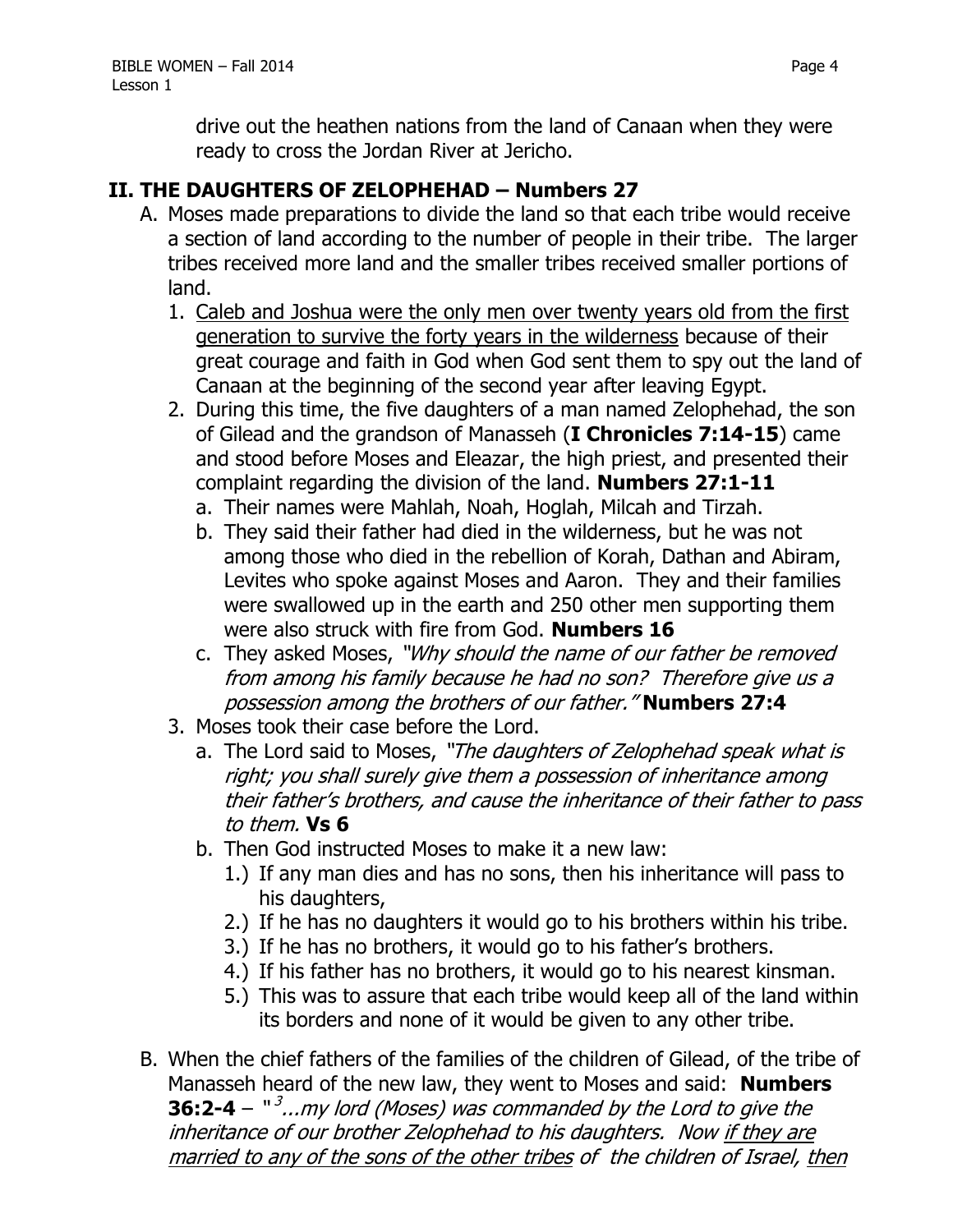their inheritance will be taken from the inheritance of our fathers, and it will be added to the inheritance of the tribe into which they marry, so it will be taken from the lot of our inheritance. <sup>4</sup>And when the Jubilee of the children of Israel comes, then their inheritance will be added to the inheritance of the tribe into which they marry; so their inheritance will be taken away from the inheritance of the tribe of our fathers."

- 1. These men were worried about losing part of the land assigned to their tribe by the marriage of any of the daughter's of Zelophehad who married outside their tribe. With the marriage, their land would then belong to their husband's tribe (at least tentatively).
- 2. If the marriage should last until the "Year of Jubilee" for the children of Israel, which was every fifty years, then the land would transfer to the husband (and his tribe) permanently,
- 3. The laws regarding the "**Year of Jubilee**" are found in **Leviticus 25**.
	- a. The Israelites were to celebrate a "Sabbath Year" every seven years in which they would allow the land to rest. **Leviticus 25t :1-**
		- 1.) They neither sowed their fields nor prune the vineyards.
		- 2.) They were not to even harvest what grew of its own accord, except to eat it in the field.
	- b. After seven "Sabbath Years" passed, the Israelites were to celebrate the Year of Jubilee, which made it occurr every fifty years. **Leviticus 25:8**
	- c. The fiftieth year was to be consecrated and liberty was to be proclaimed throughout all of the land that Israel possessed. (**vs. 10**)
	- d. There was to be no sowing or reaping what grows of its own accord for that year. They could eat its produce, but only while they were actually in the field.
	- e. If anyone had sold the land of their inheritance, it would be returned to the one who sold it during the Year of Jubilee. No land could be sold permanently so no family could lose their inheritance forever.
	- f. If someone became so poor that they sold themselves as a bond servant, he must not be treated as a slave but as a hired servant. He must be set free, along with his whole family, during the Year of Jubilee.
	- g. If one of their brethren falls into poverty among them, they must help him and allow him to live with them. They were forbidden to charge interest for loaning money or to lend food at a profit during the Year of Jubilee.
	- h. It would be that during this Year of Jubilee, the land belonging to the daughters of Zelophehad would then become the permanent property of their husbands.
- 4. After hearing their concerns, Moses amended the law regarding the inheritance of women.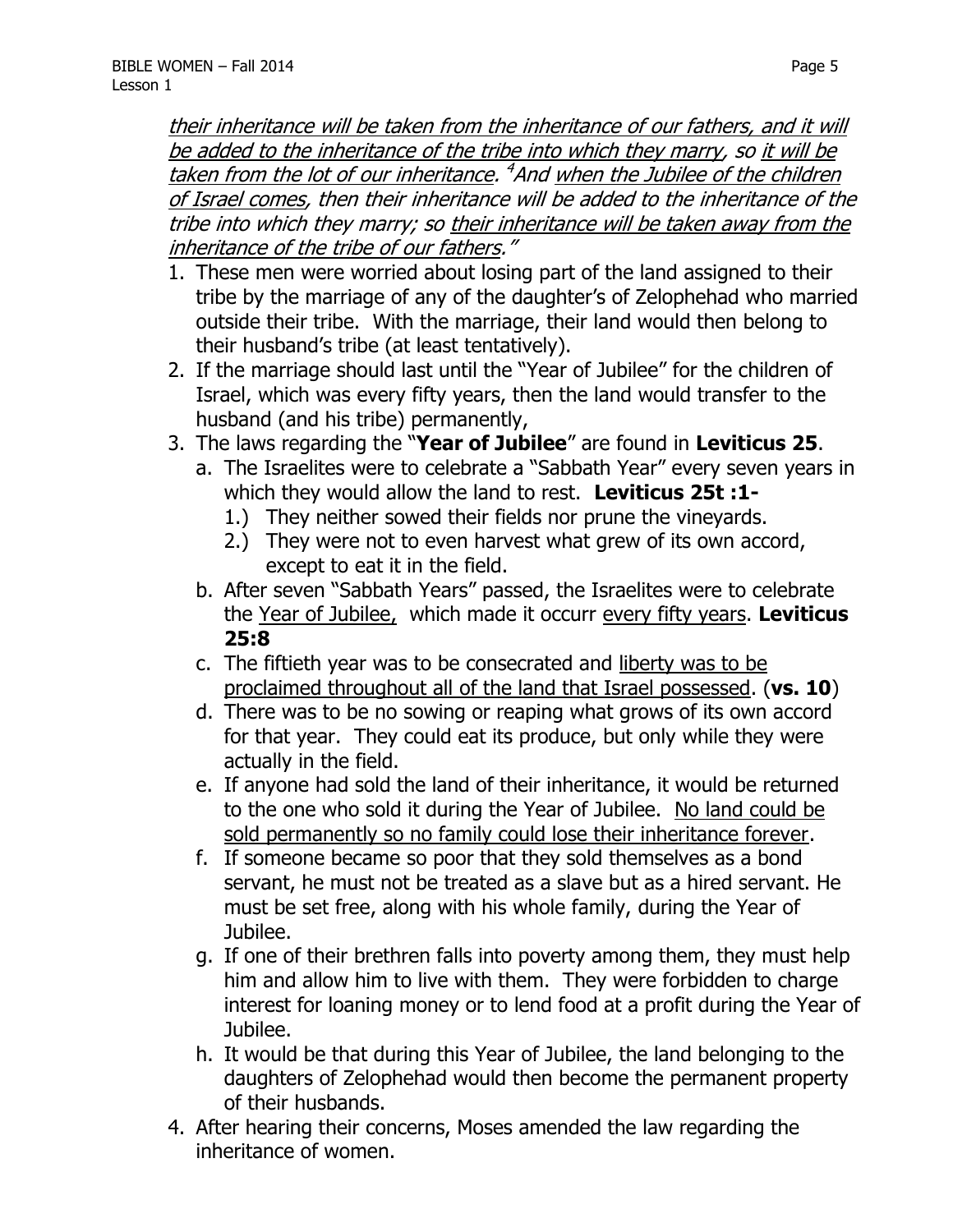- a. The daughters of Zelophehad could marry anyone they chose, only it must be someone from the tribe of Manasseh.
- b. This rule would also apply to other daughters who inherited their father's land.
- c. This would prevent any inherited land from changing hands from one tribe to another.
- d. The daughters of Zelophehad were obedient to the restrictions in their marriages and they all married men from the tribe of Manasseh. **Numbers 36:11**
- C. The daughters of Zelophehad were responsible for winning the "right of inheritance" for a multitude of women in the future.
	- 1. In today's society this accomplishment would be on equal footing with gaining voting rights for women in America.
	- 2. The daughters of Zelophehad might be considered the first "feminists" in the best possible sense. They truly made a change that would be beneficial to women for centuries to come.
	- 3. It took great courage for them to go to Moses to present their case.
	- 4. They didn't plead their case based on sympathetic reasons, like impending poverty with no father or husband to support them, they simply made their case about the unfairness of losing their father's land just because they were daughters instead of sons.
	- 5. Moses realized the value of their claim and he took their case before the Lord who also recognized the value of their claim.
	- 6. This is one of many examples in the Bible that reinforce the fact that God looks upon women as equal in value to men.
		- a. Many today argue that Christianity is unfair to women because they were place is a submissive role and are denied leadership roles for which they may be abundantly qualified to handle otherwise.
		- b. They haven't taken the time to understand the nature of God and that He created women equal in value to men.
		- c. Jesus proved that He too honored women, even those who were rejected by society like:
			- 1.) the woman caught in adultery (**John 8:3-11**)
			- 2.) the Samaritan woman at the well (**John 4:3-29**)
			- 3.)the poor woman who gave two mites which was all she had (**Mark 12:41-44**)
			- 4.) the woman who washed his feet with her tears and dried them with her hair (**Luke 7:36-48**)
		- d. The world cannot comprehend the freedom and the equality that women enjoy through Christ because it cannot be measured in dollars or rank among the powerful on earth.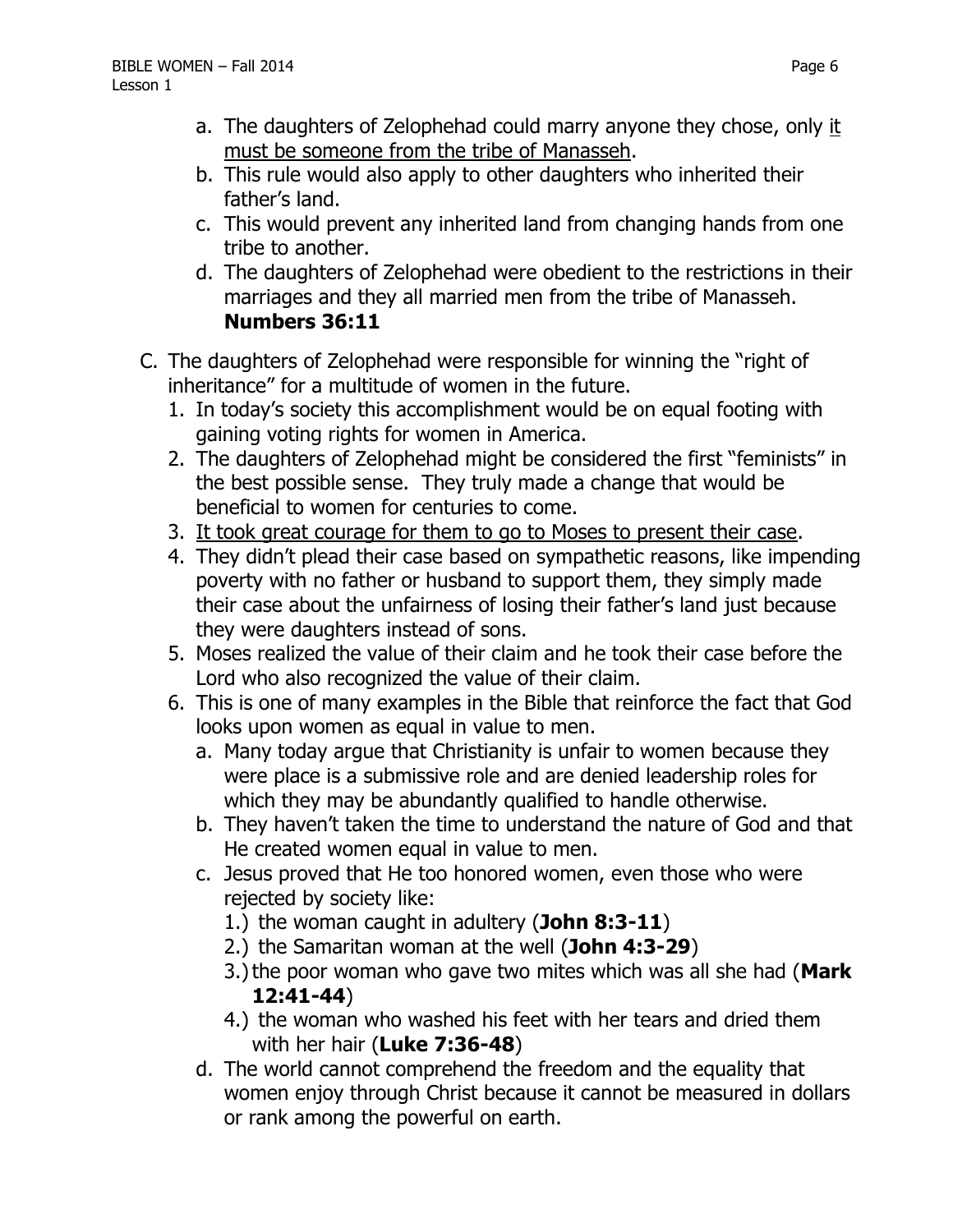- e. Consider the false religions of the world (especially Islam) and you will really see how women are severely abused in the name of religion.
- f. How blessed we are as women to be the daughters of a God who loves us and created us in His likeness to be valuable in this life as well as in His sight.

## **III. RAHAB**

- A. For forty years the Israelites had been traveling through the wilderness. Many amazing miracles were done by God during this time.
	- 1. Crossing the Red Sea on dry land. **Exodus 14:21-23**
	- 2. God provided manna every day for forty years. **Exodus 16:35**
	- 3. God brought water from a rock in the first year. **Exodus 17:6**
	- 4. The defeat of the Amalekites in the first year. **Exodus 17:8-13**
	- 5. Giving of the Ten Commandments on stone tablets. **Exodus 20:1-17**
	- 6. God sends quail that stacked up three feet deep in the camp including an area one days journey on every side of the camp for a whole month. (**Numbers 11**)
	- 7. God provided water from a rock in the fortieth year. **Numbers 20:10-11**
	- 8. Defeat of the King of Arad in southern Canaan**. Numbers 21:1-3**
	- 9. Defeat of King Sihon of the Amorites. **Numbers 21:23-24**
	- 10. Defeat of King Og of Bashan. **Numbers 21:33-35**
	- 11. The Brass Serpent used to heal those bitten by venomous serpents. **Numbers 21**
	- 12. The utter destruction of the Midianites and their five kings. **Numbers 31**
	- 13. Moses, Aaron Miriam and all of the men of the first generation died in the wilderness before going into Canaan.
- B. Joshua was appointed by God to replace Moses as leader of the Israelites. **Joshua 1**
	- 1. The people were camped east of the Jordan River across from Jericho.
	- 2. The tribes of Reuben and Gad along with the half tribe of Manasseh were given their allotted territory on the east side of the Jordan after agreeing that they would join the other tribes in driving out the Canaanites on the west side of the Jordan.
	- 3. Joshua sent two men into Jericho to check out the conditions in the city.
		- a. The men went to the house of a harlot named Rahab and lodged there. **Joshua 2:1**
		- b. The King of Jericho heard that men had come from the countryside from among the children of Israel and he sent men to demand that Rahab send out the men. **Vs. 3**
		- c. Rahab said, "Yes, the men came to me, but I did not know where they were from. And as it happened as the gate was being shut, when it was dark, the men went out. Where the men went I do not know; pursue them quickly, for you may overtake them." **Joshua 2:4-5**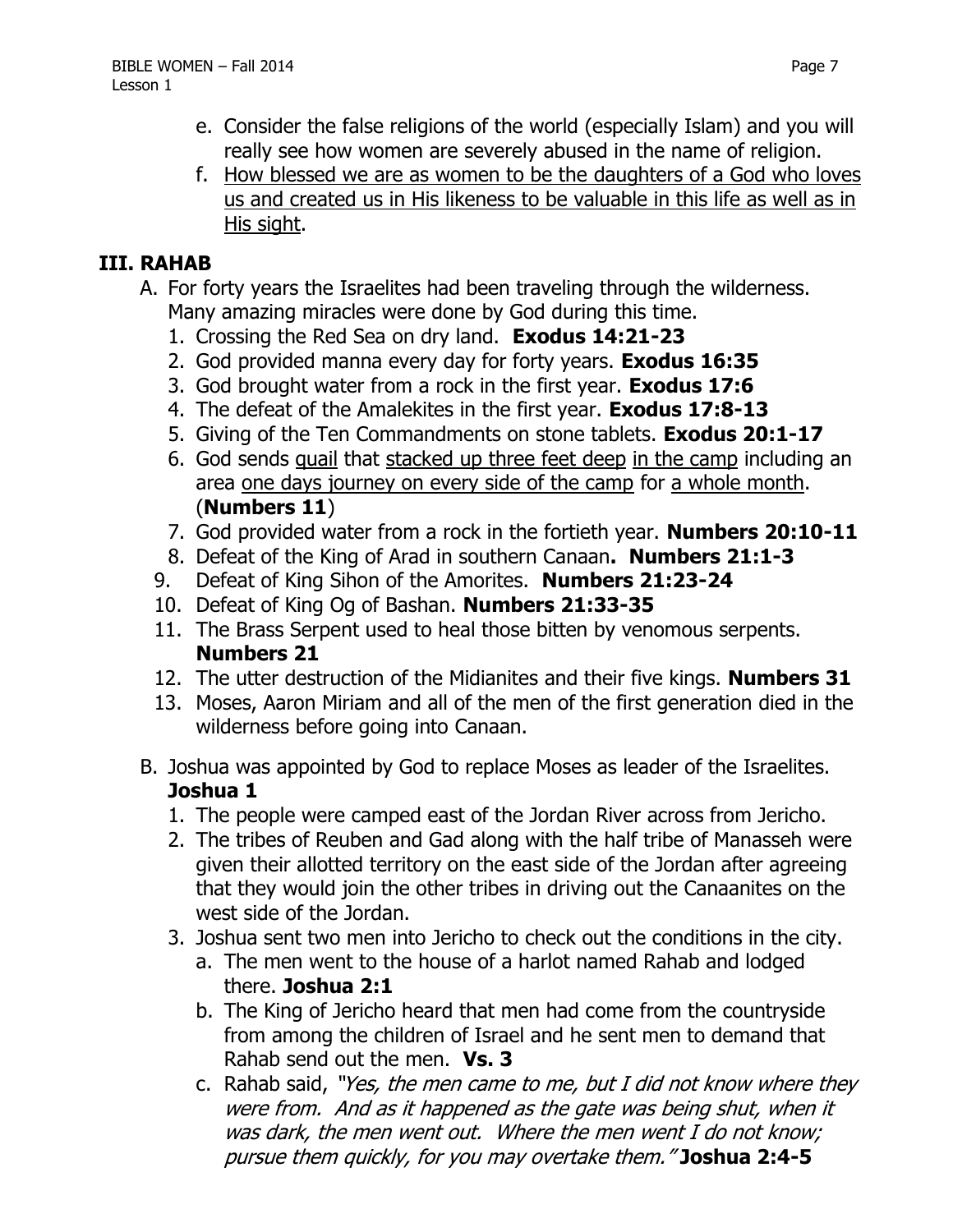- d. In fact, Rahab had hidden the two spies on her roof among the stalks of flax.
- e. Rahab told the spies that she knew that the Lord had given them the land and that the city of Jericho was in terror and were fainthearted because of them. **Vs. 9**
- f. The people of Jericho had heard how the Lord had dried up the water of the Red Sea and what they had done to the King of the Amorites on the east side of the Jordan. **Vs. 10**
- g. Rahab admitted that after hearing these things their hearts melted and no more courage was found in anyone because of the God of Israel.
- h. Rahab said, **Joshua 2:12-13** "Now therefore, I beg you, swear to me by the LORD, since I have shown you kindness, that you also will show kindness to my father's house, and give me a true token,  $^{\mathit{13}}$  and spare my father, my mother, my brothers, my sisters, and all that they have, and deliver our lives from death."
- i. The men agreed and gave her a scarlet cord to hang from her window to identify her house and they told her to gather all of her family inside her house, which was located on the wall of the city.
- j. Rahab agreed to their terms and she sent let them down the wall by a rope from her window, since her house was on the wall of the city. **Vs. 15**
- k. The men went to the mountain and stayed for three days until the men of Jericho gave up pursuing them.
- l. The men returned to Joshua and reported all that happened. They said: **Vs. 24** - "Truly the LORD has delivered all the land into our hands, for indeed all the inhabitants of the country are fainthearted because of us."
- C. When the people of Israel had marched around the city of Jericho six days in a row and seven times on the seventh day, the priests blew the trumpets and Joshua said, "Shout, for the Lord has given you the city!"
	- 1. Joshua also ordered the destruction of everyone in Jericho except for Rahab and her family. **Joshua 6:17**
	- 2. Joshua sent the two spies into Jericho to rescue Rahab and her family.
	- 3. The city was burned and only the silver, gold, iron and bronze items were plundered from the city and put into the treasury of the Lord. **Vs 24**
- D. While there is little information in the book of Joshua about Rahab, this is not the end of the story of Rahab.
	- 1. We see another example of God's providence when the two spies went to the house of a harlot for help.
	- 2. While Rahab was not a stellar citizen of Jericho, she was obviously believed that the God of the Israelites would bring them victory over the fortified city of Jericho.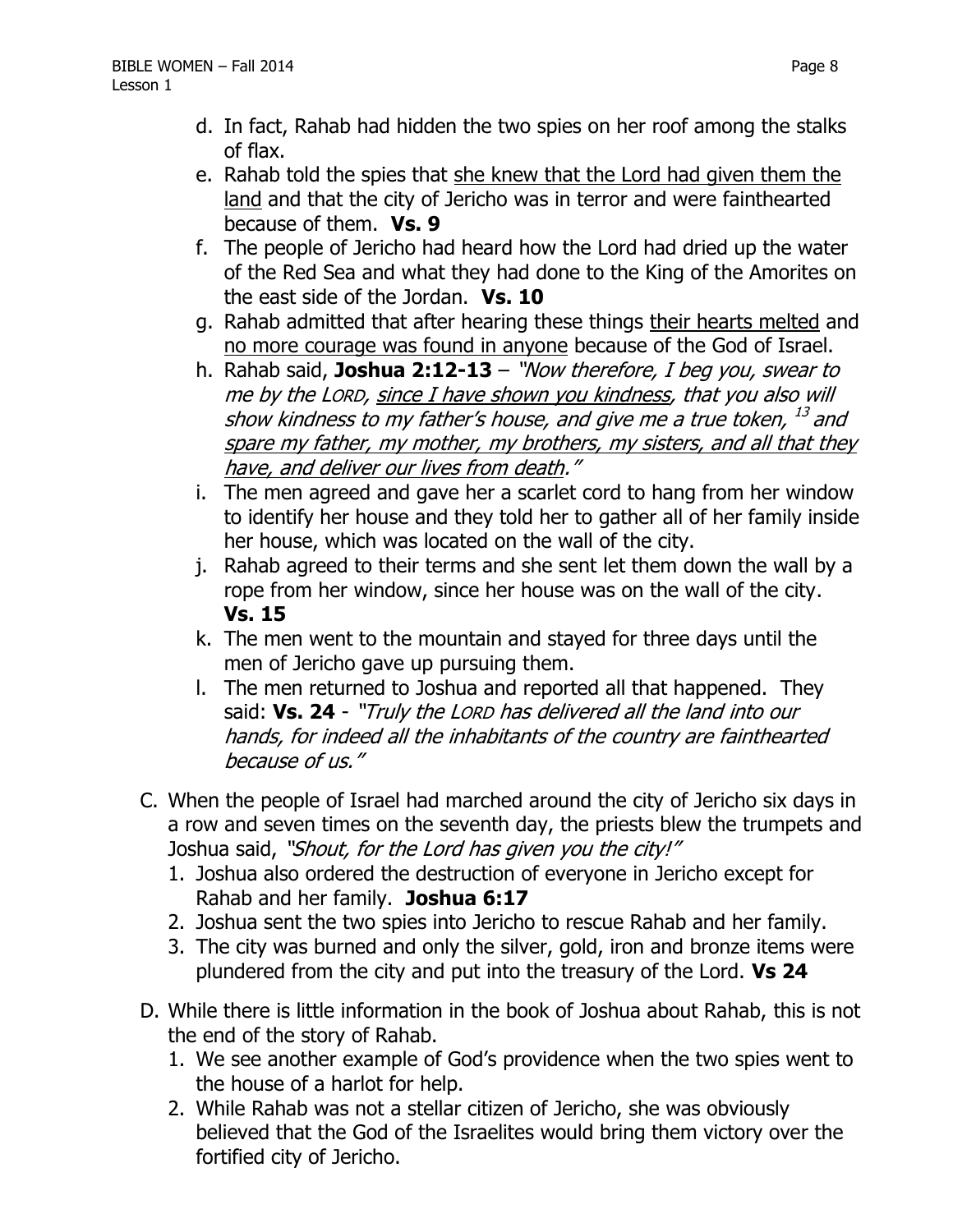- 4. It was this very faith that made her the perfect person to hide the spies and to keep their secret of the impending invasion of Jericho.
- 5. Apparently Rahab became a proselyte among the Israelites. A proselyte is a foreigner or stranger who converts to Judaism.
- 6. **Joshua 6:25** confirms that "Joshua spared Rahab the harlot, her father's household, and all that she had. So she dwells in Israel to this day, because she hid the messengers whom Joshua sent to spy out Jericho."
- 7. Rahab is another example of "foreign" women who have been used by God to continue the lineage that will eventually produce the Savior of the world.
- 8. Perhaps this is a clue or a foreshadow of the "mystery" to be revealed in the New Covenant, which is that Gentiles will be able to partake of the grace made available by the sacrifice of Jesus on the Cross.
- 9. **Ephesians 3:3-6** "by revelation He made known to me the mystery (as I have briefly written already, <sup>4</sup> by which, when you read, you may understand my knowledge in the mystery of Christ), <sup>5</sup> which in other ages was not made known to the sons of men, as it has now been revealed by the Spirit to His holy apostles and prophets: <sup>6</sup> that the Gentiles should be fellow heirs, of the same body, and partakers of His promise in Christ through the gospel."
- 10. Tamar, Zipporah and Rahab are all examples of foreign (Gentile) women who can be listed in the lineage of Jesus Christ.

# **IV. DEBORAH AND JAEL**

- A. After the Israelites settled in Canaan, Joshua died at the age of 110.
	- 1. Israel served the Lord all the days of Joshua's life and all the days of the elders who outlived Joshua who had known all that God had done for Israel. **Joshua 24:31**
	- 2. The bones of Joseph were buried at Shechem, in a plot of ground which Jacob had previously purchased from the sons of Hamor the father of Shechem, which was part of the inheritance of the children of Joseph. **Joshua 24:32**
	- 3. After this, the Lord appointed Judah to be the tribe to lead Israel in driving out the heathen people in Canaan as they began to settle their allotted plots of land.
	- 4. Unfortunately, seven of the tribes did not all drive out every group of the heathen inhabitants, so God refused to drive them out for them and pronounced that these heathen people would be a snare ad a thorn in their sides.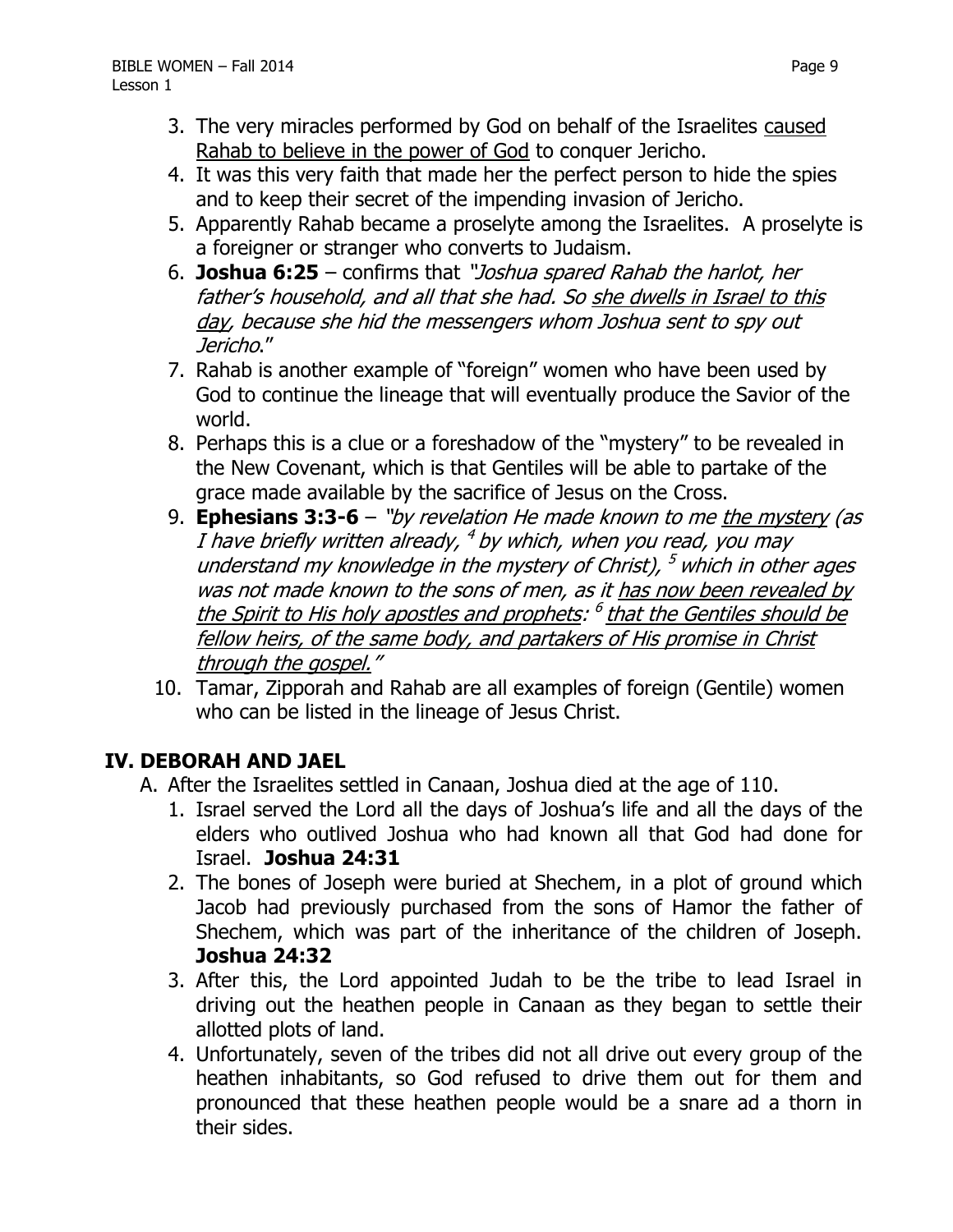- 6. Because of their disobedience, God delivered the Israelites into the hands of their enemies all around, so that they could no longer stand against their enemies. The hand of the Lord was against them and they were greatly distressed. **Judges 2:14-15**
- 7. Then the Lord raised up judges who delivered them out of the hand of those who plundered them and oppressed them.
- 8. For a time after each judge delivered them from bondage, they served the Lord, but when the judge died, the people reverted and behaved more corruptly than their father by following other gods. **Judges 2:19**
- B. It was in these circumstances that Deborah became the fourth Judge in Israel. – **Judges 4**
	- 1. Deborah was one of the most talented women of all time.
	- 2. She was married to a man named Lapidoth, who is never mentioned in the Bible anywhere else.
	- 3. She was a wife, mother, prophetess, judge, poetess, singer and leader in war.
	- 4. Her entire life was dedicated to the Lord.
- C. For twenty years King Jabin of the Canaanites had oppressed the children of Israel. He had 900 iron chariots that kept the Israelites in fear, so they finally cried out to the Lord for help.
	- 1. Their oppression was so great that Deborah said in her song in Judges chapter five that travelers were afraid to walk on the highways and they kept to the back roads or "byways". She also said that "village life had ceased in Israel". **Judges 5:6-7**
	- 2. Deborah was a prophetess in Israel during this time. She held court under the Palm tree in the hill country of Ephraim.
	- 3. All of the Israelites came to her to have their disputes decided.
	- 4. God chose Deborah to be the Judge of Israel during this difficult time in their history.
- D. God spoke to Deborah with his commands and Deborah sent for Barak, from the tribe of Naphtali and said,

(**Judges 4:6**) – "Has not the LORD God of Israel commanded, 'Go and deploy troops at Mount Tabor; take with you ten thousand men of the sons of Naphtali and of the sons of Zebulun; and against you I will deploy Sisera, the commander of Jabin's army, with his chariots and his multitude at the River Kishon; and I will deliver him into your hand'?"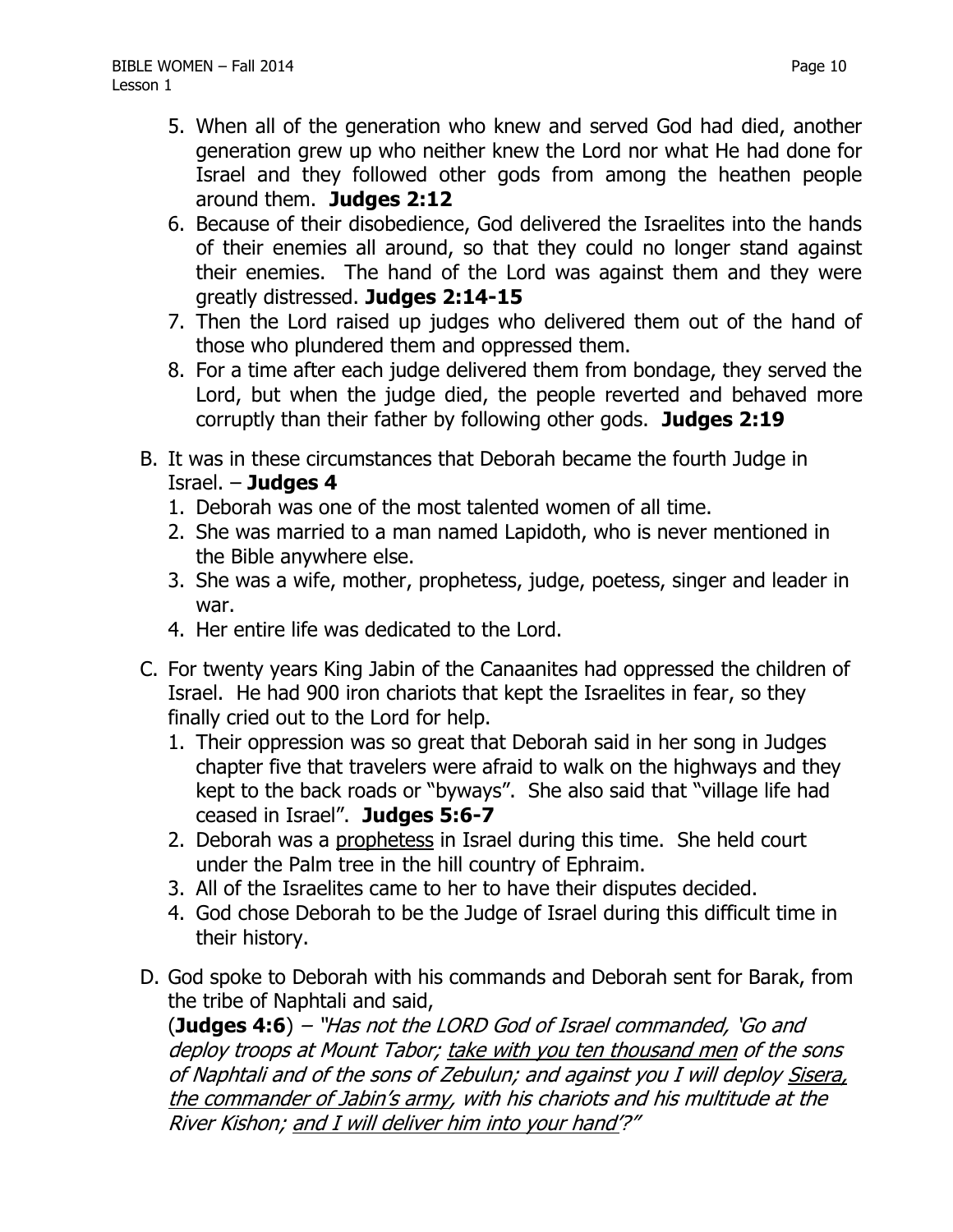- 1. Barak said to Deborah, "*I will go there ONLY if you go with me. If you* will not go, then I will not go." **Judges 4:8**
- 2. Deborah agreed to go to the battle with Barak, but she chastised him for his lack of faith in God saying,

**Judges 4:9** – "I will go with you. But because of the way you are going about this, the honor will not be yours. The Lord will hand Sisera, the commander of King Jabin's army, over to a woman."

- 3. Even though the army of King Jabin was much larger than the army of Israel, Deborah's courage spread to Barak and then to the 10,000 men with them.
- 4. When the two armies met, God gave the victory to Israel just as He had promised.
	- a. King Jabin's entire army was destroyed except for the commander, Sisera, who fled on foot.
	- b. He went to the tent of a woman named Jael, who lived in a friendly area. **Judges 4:17**
		- 1) Jael's husband was a Kenite, descendants of Hobab (Jethro), the father-in-law of Moses. **Judges 4:11**
		- 2) The name "Kenite" was meant "metal workers" which was likely their occupation.
		- 3) The Kenites were not part of the Israelites but they are closely associated with them and were allowed to settle in Israel because of their kinship to Moses through his wife and father-in-law.
		- 4) At this time, Heber had made peace with King Jabin. In fact, he reported to Jabin's commander, Sisera, that the Israelites were gathering forces at Mount Tabor against King Jabin. **Judges 4:12**
		- 5) Perhaps it was financially advantageous to make peace with King Jabin because he had 900 iron chariots. Heber may have worked for Jabin in making or sharpening weapons for his army.
	- c. Jael heard the news and she actually went out to meet Sisera and invited him into her tent offering him a hiding place. **Judges 4:18**
	- d. Sisera assumed that Jael was loyal to King Jabin, since her husband had made peace with King Jabin, so he did not hesitate to enter her tent.
	- e. Sisera asked Jael for water to drink. Instead she brought him milk in a "lordly bowl" to encourage him to trust her. When she offered to hide him, he asked her not to tell anyone that he was there. **Judgs 4:19**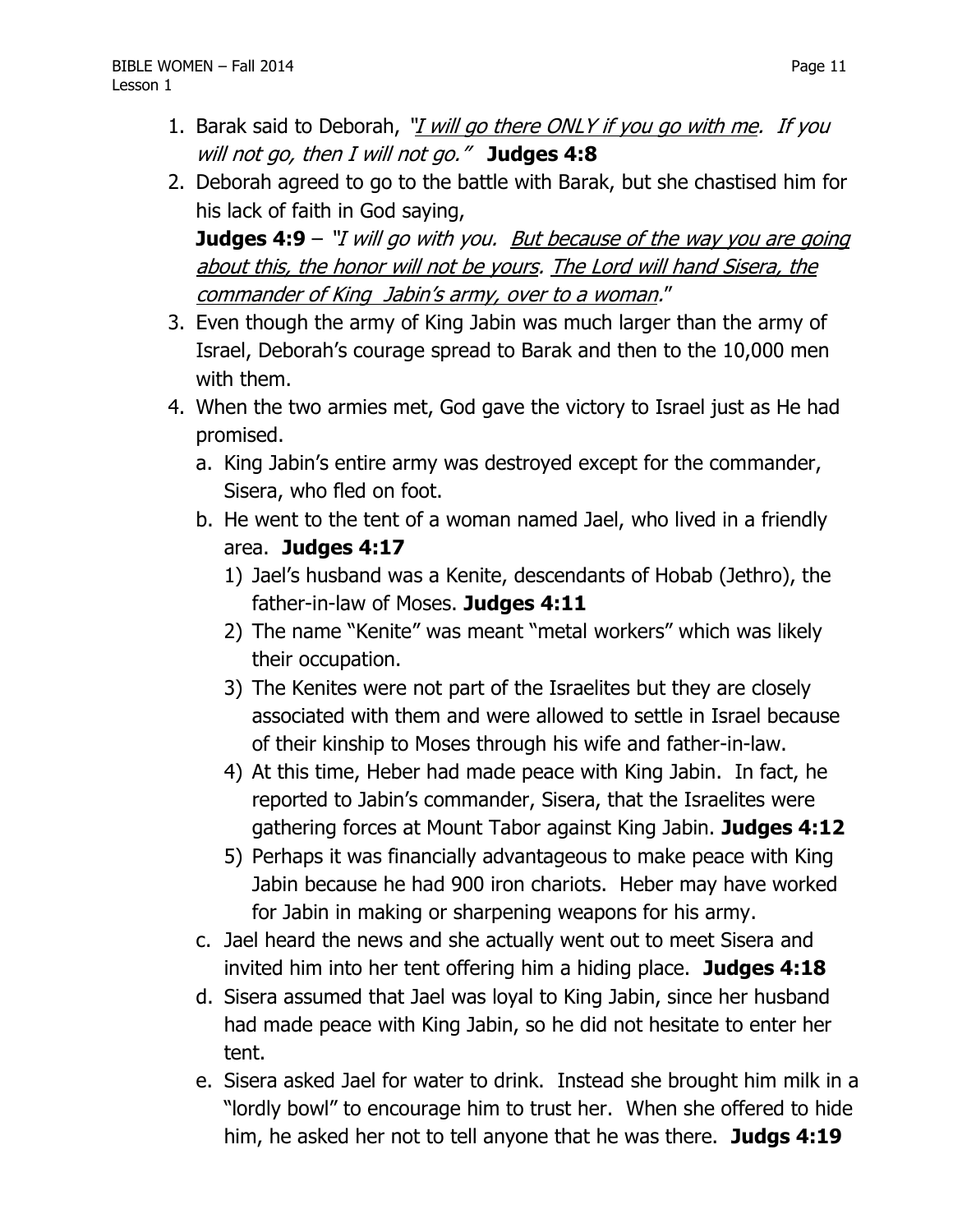- f. When Sisera was asleep, Jael crept into the tent, picked up a tent spike and a hammer and she drove the tent spike through his temple into the ground. **Judges 4:21**
- g. Jael was NOT loyal to King Jabin because of his cruel treatment to the people of God, with whom she sympathized.
- h. When Barak arrived in search of Sisera, Jael went out to meet him and said, "Come, I will show you the man whom you seek." Barak went inside and saw Sisera dead on the floor with the tent peg in his head. **Judges 4:22**
- i. The Israelites grew stronger until they finally destroyed King Jabin and they were free again. Peace then reigned in Israel for 40 years with Deborah as their judge.
- E. Deborah was wise and courageous. But she was also a great encourager.
	- 1. Judges chapter five is a song written by Deborah after the victory over King Jabin, the Canaanite
	- 2. It is a song of praise to God for giving them the victory over an army that clearly was stronger than Israel's.
	- 3. Deborah praised the rulers of Israel who "offered themselves willingly with the people" to fight against this enemy. (**Judges 5:9**)
	- 4. She acknowledged individually the brave contribution the tribes of Ephraim, Benjamin, Zebulun, Naphtali, Issachar and Machir (Manasseh), whose kings even joined the fight. (**Judges 5:14-15a**)
	- 5. Zebulun and Naphtali were commended especially because they jeopardized their lives to the point of death on the battlefield. (**vs. 18**)
	- 6. Deborah also chastised the tribes who did not contribute to the fight but remained in their territory attending to their own lives. These tribes were:
		- a. Reuben, for sitting among the sheepfolds, (**vs. 16)**
		- b. Gad (or Gilead), who remained safely beyond the Jordan River, (**vs. 17**)
		- c. Dan, who remained on ships (**vs. 17**)
		- d. Asher, who stayed by his inlets at the seashore. (**vs. 17)**
	- 7. Deborah also pronounced a "curse" upon the city of Meroz (as instructed by an Angel of the Lord) because no one in the city contributed to the fight, even though they were near the battle. **Judges 5:23**
	- 8. Deborah saved her praise of Jael for last. **Judges 5:24**  "Most blessed among women is Jael, the wife of Heber the Kenite; blessed is she among women in tents."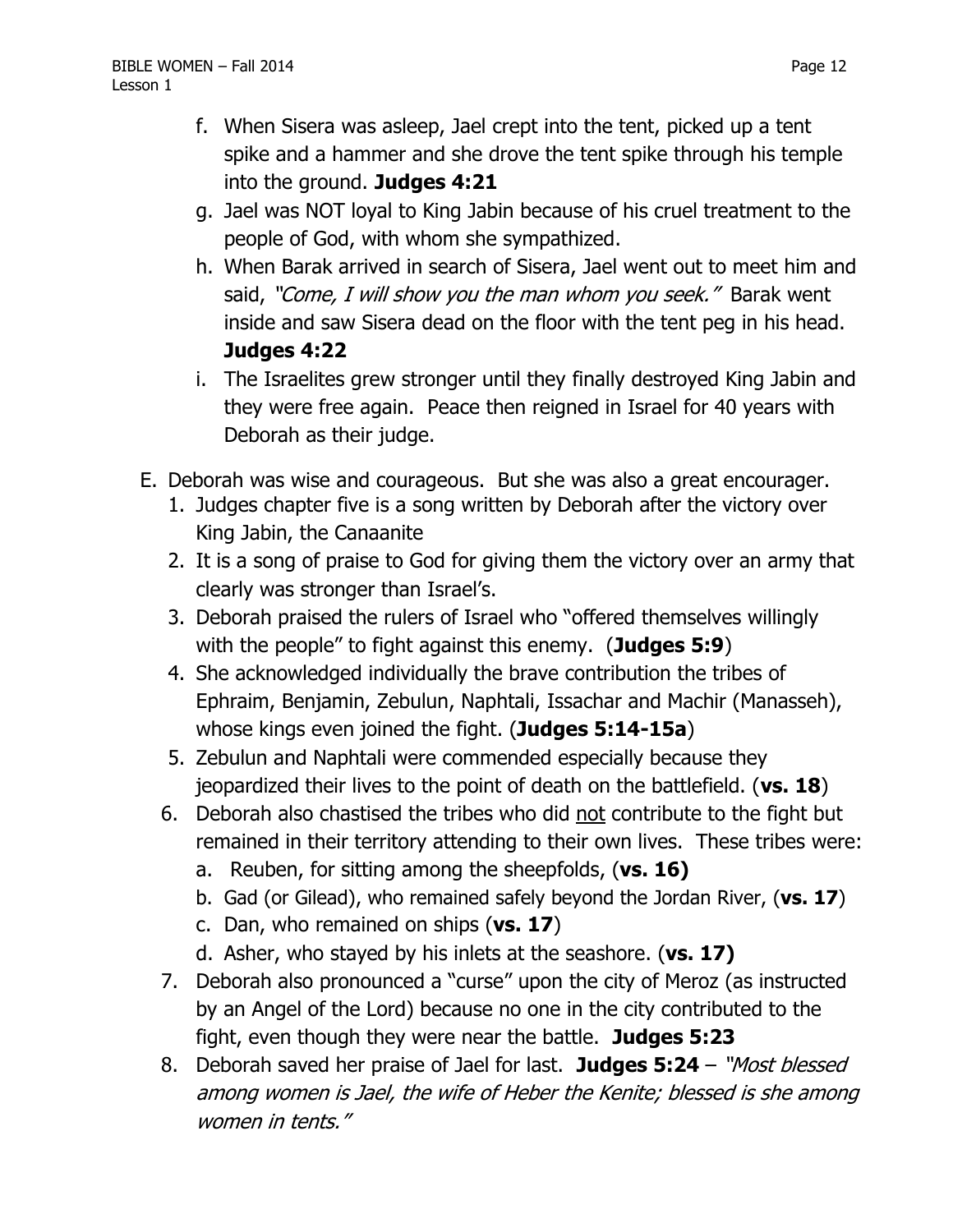- a. Deborah was generous in her praise of Jael. **Judges 5:24** "Most blessed among women is Jael, the wife of Heber the Kenite; Blessed is she among women in tents."
- b. Deborah recognized the cunning of Jael when she mentioned how she treated Sisera with great respect by offering him milk in a "lordly bowl" to gain his confidence and then when he felt so safe he could sleep, Jael stretched out her hand to drive a tent peg through his temple into the ground.
- c. Imagine the courage it took for Jael to do such a thing, knowing that her husband was was friendly with King Jabin.
- d. Deborah emphasized the grizzly details how Jael killed Sisera: **Judges 5:26-27** – "<sup>26</sup> She stretched her hand to the tent peg, her right hand to the workmen's hammer; she pounded Sisera, she pierced his head, she split and struck through his temple. <sup>27</sup> At her feet he sank, he fell, he lay still; at her feet he sank, he fell; where he sank, there he fell dead." This is poetic language because Sisera was already laying down so he didn't physically sink or fall down.
- c. Deborah praised Jael by saying that the mother of Sisera was looking through her window crying, "Why is his chariot so long in coming?"
	- 1) Deborah speculated that her wisest ladies comforted Sisera's mother by saying, "They are delayed in dividing the spoils of war among the soldiers."
	- 2) But in the end she would face grief and shame. Grief that her son was dead, and shame that he was killed by a woman.
- d. Deborah ended her song of praise by praying that the enemies of God would all perish in the same way, while those who love God would shine like the sun in its full strength of day.
- 9. Deborah was a judge in Israel for 40 years and Israel enjoyed peace during her term as judge.
- F. Deborah is an unusual example of a Godly woman because she was totally competent to command a war effort and wise enough to dispense justice to all who came to her for help.
	- 1. Her courage inspired Barak and the fighting men of Israel to perform above the level they thought possible. We never know how our example may affect others for good or bad, so every day we must be the best Christian example we possibly can be.
	- 2. Her faith that God would keep His promise to give them victory kept her passionate about the fight and it spread to all under her command.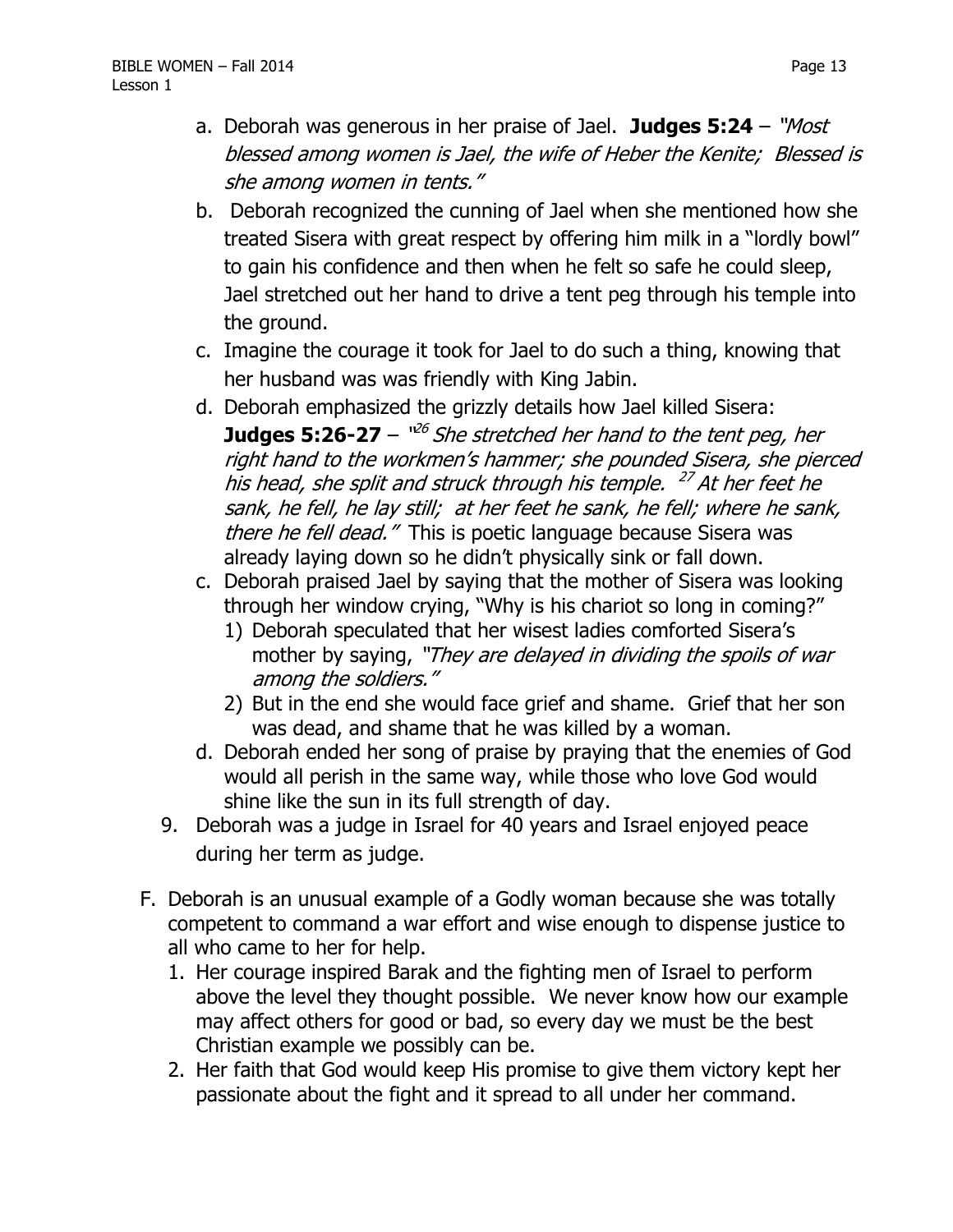- 3. Deborah was wise because she did not elevate herself in the eyes of the army of Israel, but prodded and encouraged Barak to step up to the challenge.
- 4. Anyone who claims that godly women are kept from honorable positions and are disrespected by men might want to consider Deborah's life.
- 5. Deborah was chosen by God because of her great faith and her ability to lead others to courageous actions.
- 6. Indeed, our God does NOT discriminate against women in His service, instead women who serve Jehovah God are elevated far above women in any other religion in the world.